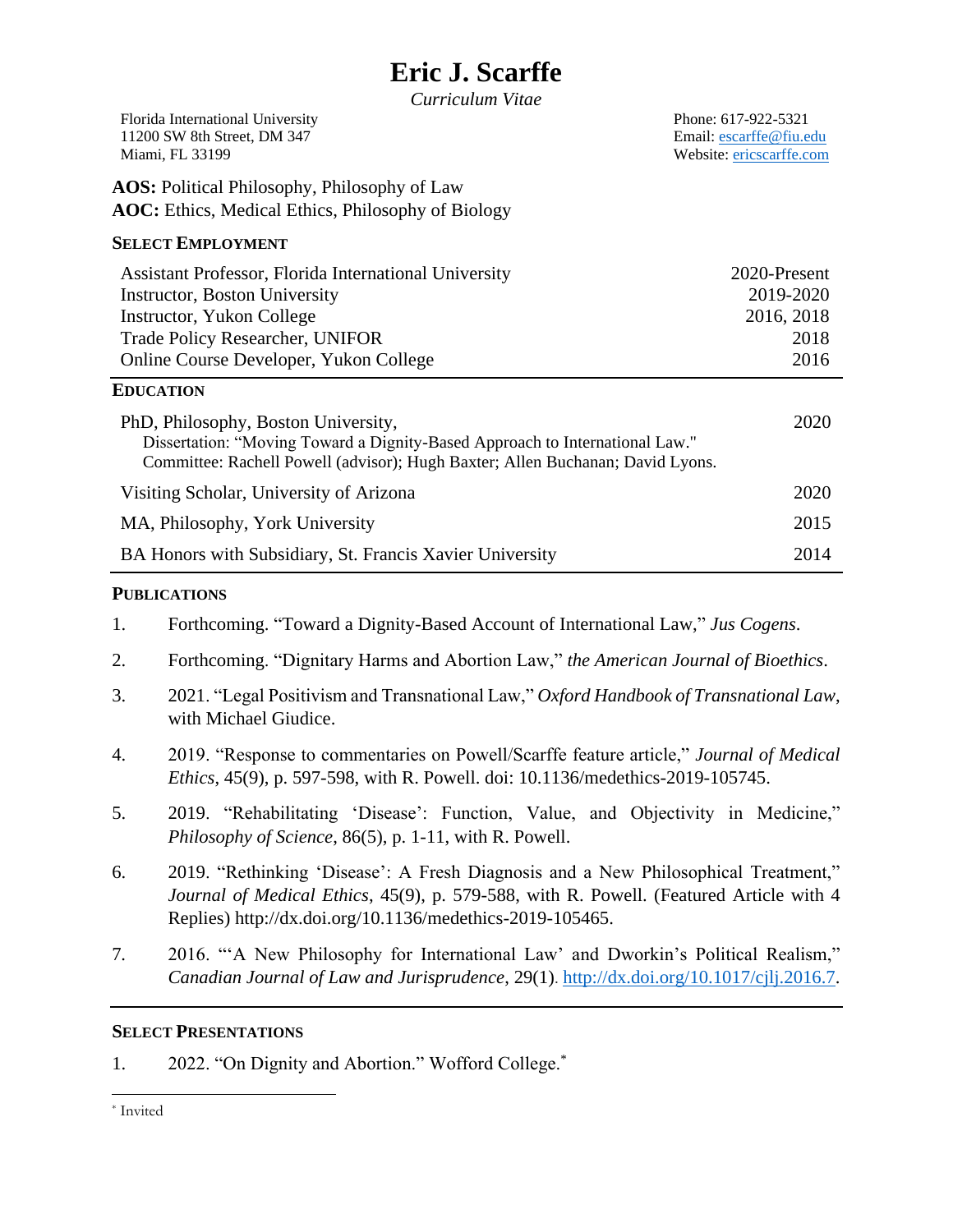- 2. 2022. "Toward a Dignity-Based Account of International Law." South Carolina Society for Philosophy.
- 3. 2022. "Epistemic Uncertainty and Data-Driven Policy." Association for Practical and Professional Ethics.
- 4. 2022. "The Concept of Dignity." Florida Philosophical Association.
- 5. 2021. "The Paradox of State Sovereignty: A Call for Revision." Canadian Philosophical Association.
- 6. 2021. "Toward a Dignity-Based Account of International Law." American Philosophical Association (Central Division).\*
- 7. 2021. "Impartiality isn't Impartial: Gender, Race, Law and Science." Association for Practical and Professional Ethics (with Katherine Valde).
- 8. 2020. "The Paradox of State Sovereignty: A Call for Revision." Association for Practical and Professional Ethics.
- 9. 2020. "A Dignity-Based Account of State Sovereignty: New Tools to Resolve the Paradox." Poster. American Philosophical Association (Central Division).
- 10. 2020. "The Paradox of State Sovereignty: A Call for Revision." Colloquium Paper. American Philosophical Association (Eastern Division).
- 11. 2019. "New Tools to Resolve the Paradox: A Dignity-Based Account of State Sovereignty," Northeastern Political Science Association.
- 12. 2019. "Rethinking the Paradox of State Sovereignty with a Dignity-Based Account of International Law." Colloquium Paper. Canadian Philosophical Association.
- 13. 2019. "Moving Toward a Dignity-Based Account of International Law." New York State Political Science Association.
- 14. 2019. Three Minute Thesis Competition, Boston University.
- 15. 2019. "Moving Toward a Dignity-Based Account of International Law." Association for Practical and Professional Ethics.
- 16. 2019. "Moving Toward a Dignity-Based Account of International Law." Symposium paper. American Philosophical Association (Central Division).
- 17. 2018. "Reflecting on a Legacy: Justice Kennedy's Jurisprudence of Dignity." Ethics and Political, Social and Legal Annual Conference.
- 18. 2018. "Rehabilitating 'Disease': Function, Value, and Objectivity in Medicine." Philosophy of Science Association.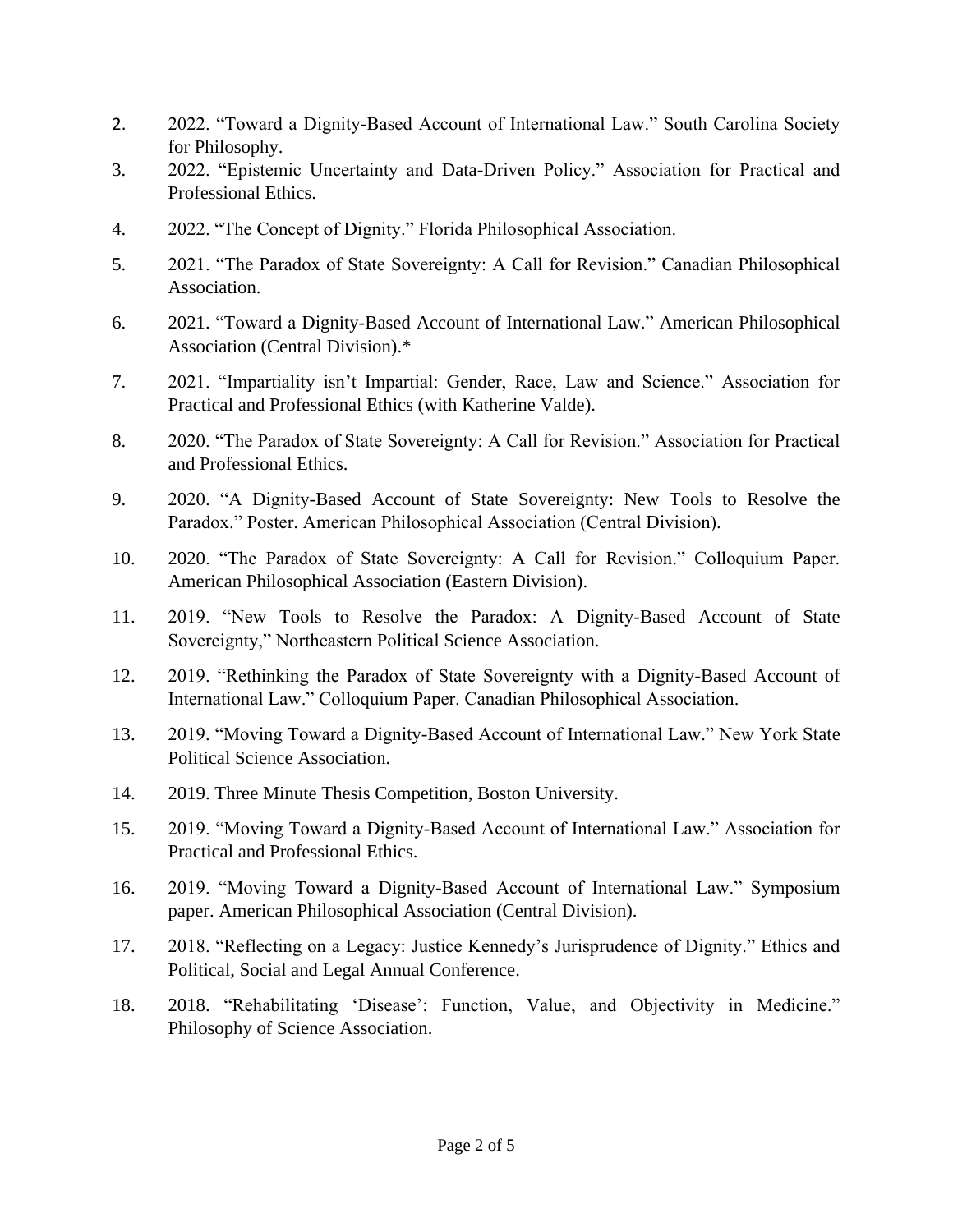19. 2018. "And Now the Why: Bringing Human Rights Under a General Theory of International Law." Colloquium paper. Canadian Jacques Maritain Association (Canadian Philosophical Association meeting).

### **SELECT AWARDS AND RECOGNITIONS**

| Doctoral Fellowship, Social Sciences and Humanities Research Council<br>(C\$60,000)                                                                                      | 2018-2020    |
|--------------------------------------------------------------------------------------------------------------------------------------------------------------------------|--------------|
| Dissertation Fellowship, Boston University<br>(US\$11,500)                                                                                                               | 2020         |
| Best Formal Paper by a Graduate Student, "Moving Toward a Dignity-Based<br>Account of International Law," Association for Practical and Professional Ethics<br>(US\$500) | 2019         |
| 3 Minute Thesis Competition Winner, Boston University<br>(US\$581)                                                                                                       | 2019         |
| Deans' Fellowship, Boston University<br>(US\$21,500)                                                                                                                     | 2016-2017    |
| Graduate Entrance Scholarship in Philosophy, York University<br>(C\$6,000)                                                                                               | 2014-2015    |
| Graduate Scholarship, York University<br>(C\$3,000)                                                                                                                      | 2014-2015    |
| <b>Travel Grants</b>                                                                                                                                                     |              |
| Hayek Fund, Institute for Humane Studies (US\$500)                                                                                                                       | 2020<br>2020 |
| American Philosophical Association (Eastern Division) (US\$300)<br>American Philosophical Association (Central Division) (US\$300)                                       | 2019         |
| <b>Boston University Graduate Student Organization (US\$500)</b>                                                                                                         | 2019         |
| <b>Boston University Philosophy Department (US\$794)</b>                                                                                                                 | 2019         |
| <b>Boston University Philosophy Department (US\$594)</b>                                                                                                                 | 2018         |
| <b>National Science Foundation (US\$242)</b>                                                                                                                             | 2018         |

### **COURSES TAUGHT AS AN INSTRUCTOR**

Florida International University Philosophy of Law Biomedical Ethics Introduction to Ethics

Boston University Philosophy, Law, and Society Medical Ethics

Yukon College Introduction to Political Theory

#### **ONLINE COURSES DEVELOPED**

Florida International University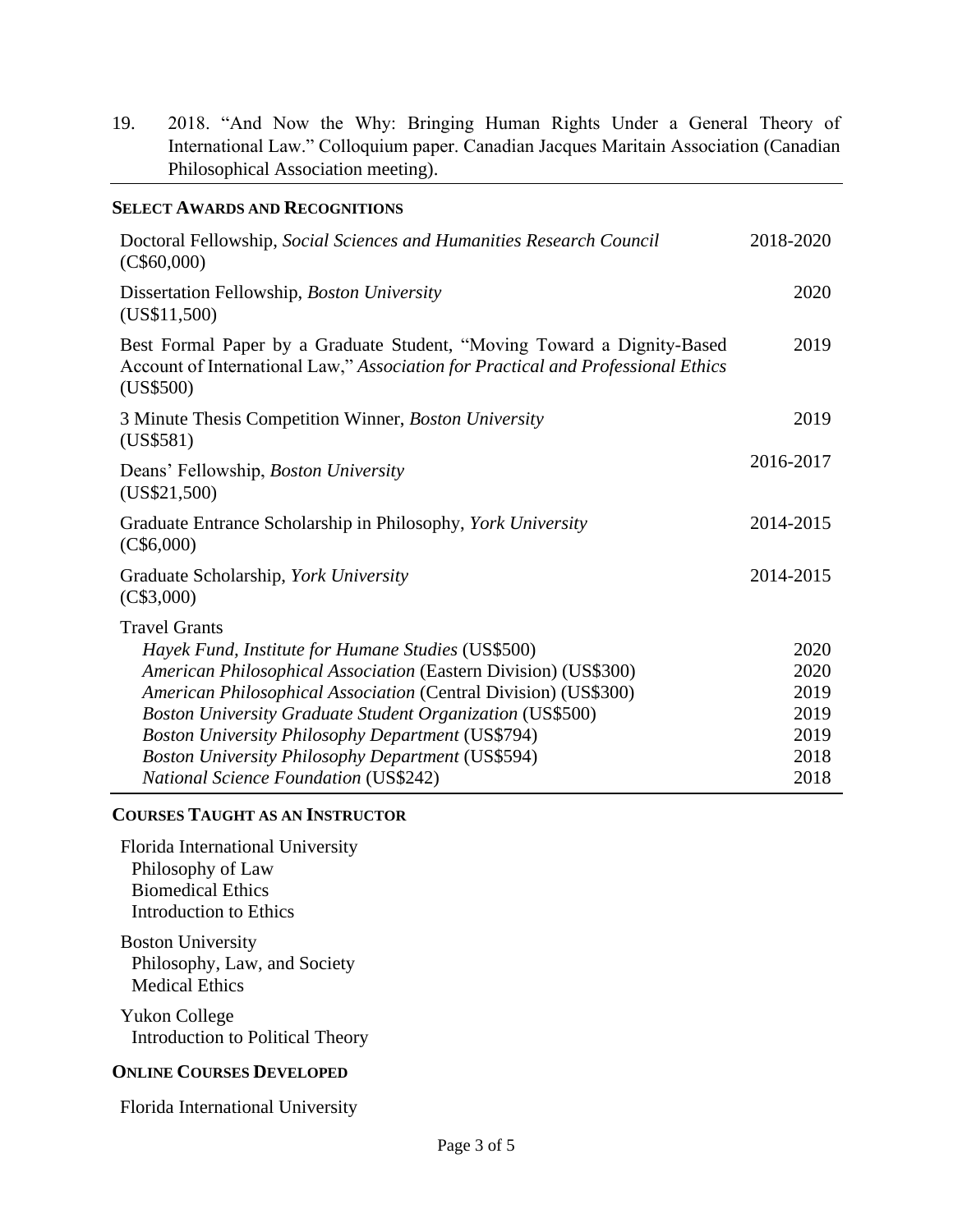Biomedical Ethics HQ Certified

Introduction to Political Theory

Philosophy of Law Submitted for HQ Certification Introduction to Ethics Submitted for HQ Certification

## **WORKS IN PROGRESS**

Yukon College

- 1. Toward a Dignity-Based Account of International Law (R&R).
- 2. Reflecting on a Legacy: Justice Kennedy's Jurisprudence of Dignity (under review).
- 3. A Dignity-Based Account of State Sovereignty: New Tools to Resolve the Paradox (drafted).
- 4. 'Impartiality' isn't Impartial: Gender, Race, Law and Science (in prep).
- 5. A New Concept of Dignity (in prep).
- 6. Toward a Genuine Pluralism: Judging in Law and Science (in prep).
- 7. Thinking About 'it' in the Right Way: Knowledge in Mathematics, Ethics and Law (in prep).

#### **SERVICE**

| 1. Vice-President                                                         | 2021-Present |
|---------------------------------------------------------------------------|--------------|
| 2. Bargaining Team Member UFF-FIU                                         | 2021-Present |
| 3. Union Senator UFF-FIU                                                  | 2020-Present |
| 4. Judge, Ethics Bowl                                                     | 2022         |
| 5. Referee, Journal of Medical Ethics                                     | 2020         |
| 6. Referee, Association for Practical and Professional Ethics             | 2019-Present |
| 7. Organizing Committee, Boston University Graduate Workers Union         | 2019-2020    |
| 8. Referee, Boston University Graduate Student Organization Travel Grants | 2019-2020    |

#### **DISSERTATION SUMMARY**

Since the end of World War II there has been a rapid proliferation of international law and international legal institutions. Once limited to issues in maritime and trade law, today the most recognizable examples of international law govern issues such as human rights, intellectual property, crimes against humanity and armed conflicts. In many ways, this proliferation has been a welcomed development. However, when coupled with international law's decentralized structure, this rapid proliferation has also posed problems for how we (and in particular judges) identify if, when, and where international law exists. This dissertation puts forward a novel, dignity-based account for how we answer these questions. The upshot of my account is two-fold. First, it explains many features of international law that other theories leave unaccounted for or under-explained. And second, my dignity-based account provides for a mechanism through which the system can continue to be developed and improved.

**LANGUAGES:** French (intermediate reading; beginner speaking)

#### **REFERENCES**

Rachell Powell (advisor) Professor of Philosophy Boston University powell@bu.edu

Michael Giudice Associate Professor of Philosophy York University giudice@yorku.ca